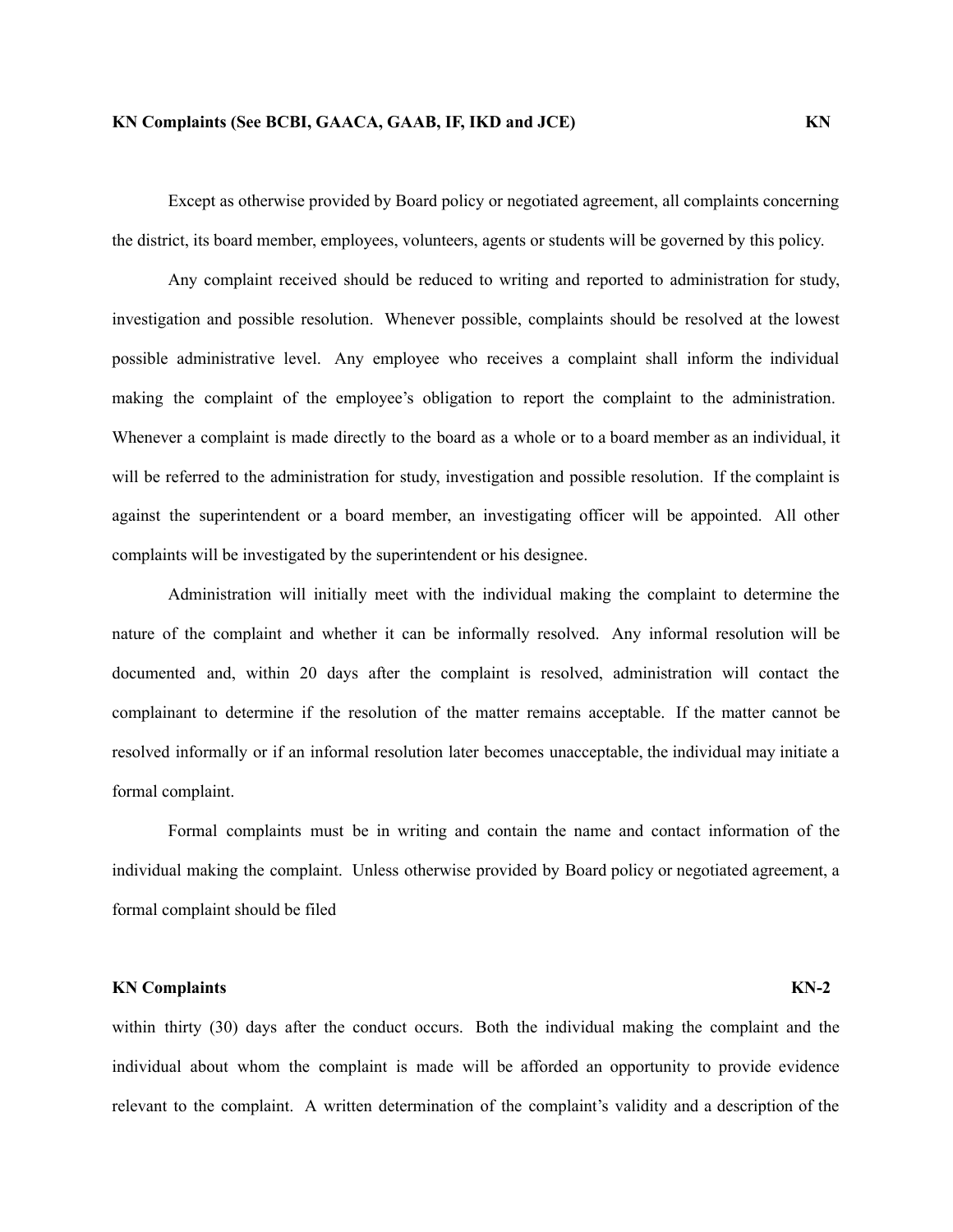resolution should be issued by the investigator no later than thirty (30) days after the filing of the complaint. This period may be extended by the investigator. Unless otherwise provided by Board policy or negotiated agreement, the investigator's determination is final.

# Definition of Discrimination, Harassment, and Retaliation

Protected Class: An individual's race, color, ethnicity, national origin, religion, sex/gender (to include orientation, identity or expression), age, disability, genetic information or any other basis prohibited by law.

Discrimination: Unequal, adverse, or negative treatment, including harassment, of a person or class of persons based on one or more protected classifications that denies or limits the person's ability to obtain educational benefits or that interferes with the educational or work environment

Conduct that could constitute prohibited discrimination includes, but is not limited to, the following if based on a protected class: unequal treatment in regard to the terms and conditions of employment (e.g., hiring, firing, compensation, benefits, assignment, transfer, recall, layoff or RIF, recruitment, testing, access to facilities and programs, training, etc.); unequal treatment in terms of educational programs or opportunities (e.g., discipline, grading, class assignments, testing, internships, access to facilities, admission to programs, etc.); employment or academic decisions based on stereotypes or assumptions about a person's abilities, traits, or performance.

### **KN Complaints KN-3**

Harassment: A form of discrimination; any unwelcome verbal, written, physical, or other conduct toward a person or class of persons based on a protected class that is sufficiently severe, pervasive, and/or persistent that it unreasonably interferes with, or deprives the person from participating in or benefiting from the District's education or employment programs and/or activities.

Conduct that could constitute prohibited harassment includes, but is not limited to, the following if based upon a protected class: slurs; derogatory stereotypes or remarks; name-calling or insults, including name-calling or insults about personal appearance or hair; teasing or taunting; derogatory jokes; derogatory gestures; display of derogatory drawings, graffiti, pictures, symbols or other written material;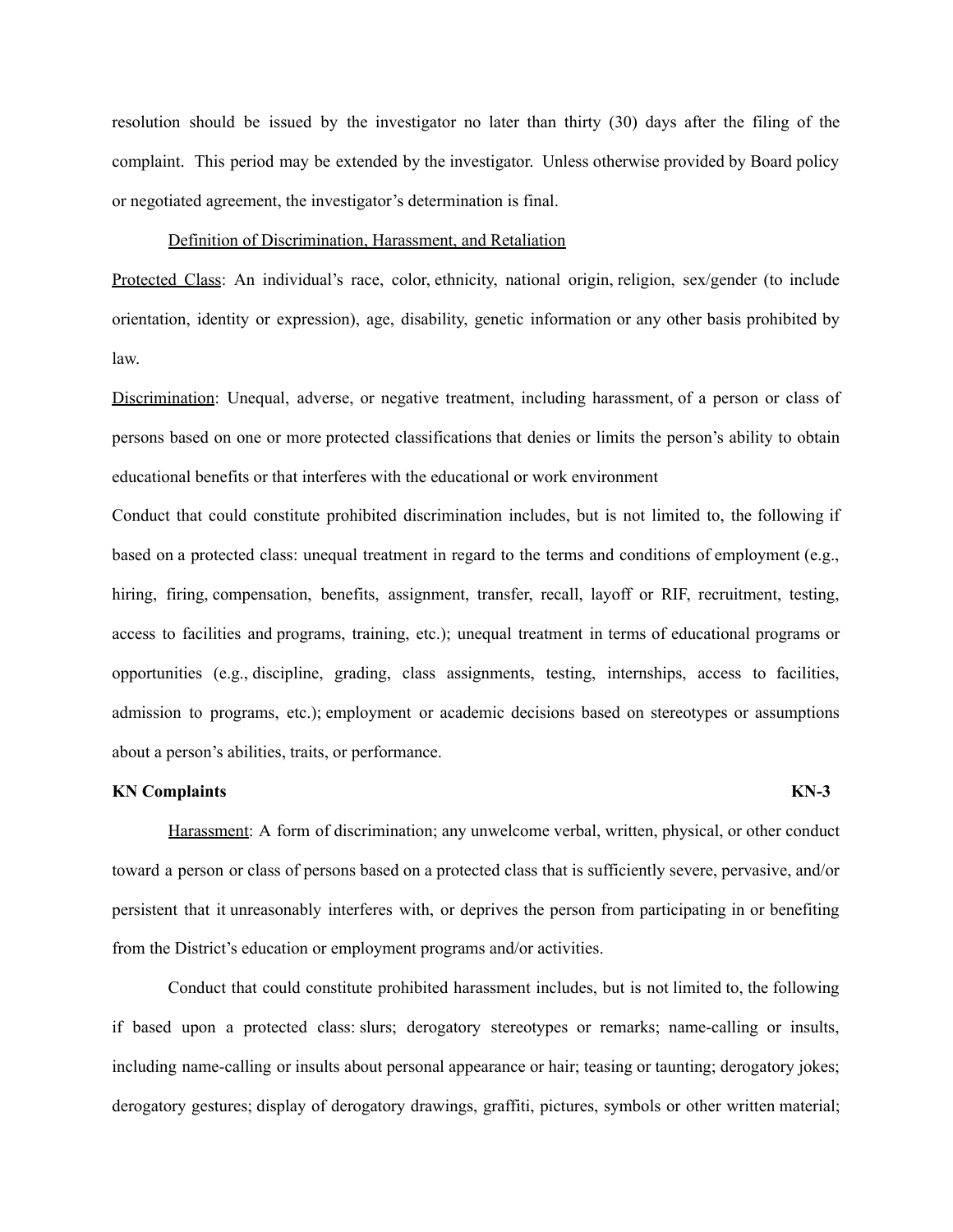threats or intimidating conduct; hostile action or physical acts of aggression or violence; theft or damage to property. A single sufficiently serious act, such as an act of physical violence or quid pro quo, can amount to harassment if the act is based on a protected class.

Sexual Harassment: A form of harassment based on sex/gender (to include orientation, identity or expression) involving unwelcome conduct of a sexual nature. Behaviors that could constitute prohibited sexual harassment include: conditioning the provision of an aid, benefit, or service on a person's participation in unwelcome sexual conduct (quid pro quo); punishing

or reprimanding persons who refuse to comply with sexual requests, activities, or contact; sexual violence, including but not limited to sexual assault, unwanted sexual contact, or sexual coercion perpetrated against a person's will or where a person is incapable of giving consent; stalking; physical contact or touching of a sexual nature, including touching of intimate parts and sexually-

# **KN Complaints KN-4**

motivated or inappropriate patting, pinching or rubbing; sexual advances and requests or pressure of any kind for sexual favors, activities, or contact; name-calling, slurs, jokes, gestures or communications of a sexual nature or based on sex; comments about an individual's body, sexual activity or sexual attractiveness. Sexual harassment may occur between persons of the same or opposite sex. Any conduct of a sexual nature directed by an employee toward a student is presumed to be unwelcome.

Retaliation: Intimidation, threats, coercion, or discrimination against a person based on the person engaging in a protected activity.

Protected Activity: Making a complaint of prohibited discrimination or harassment, reporting prohibited discrimination or harassment, or participating in an investigation, formal proceeding or informal resolution, whether conducted internally or outside the District, concerning prohibited discrimination or harassment.

### Reporting Responsibility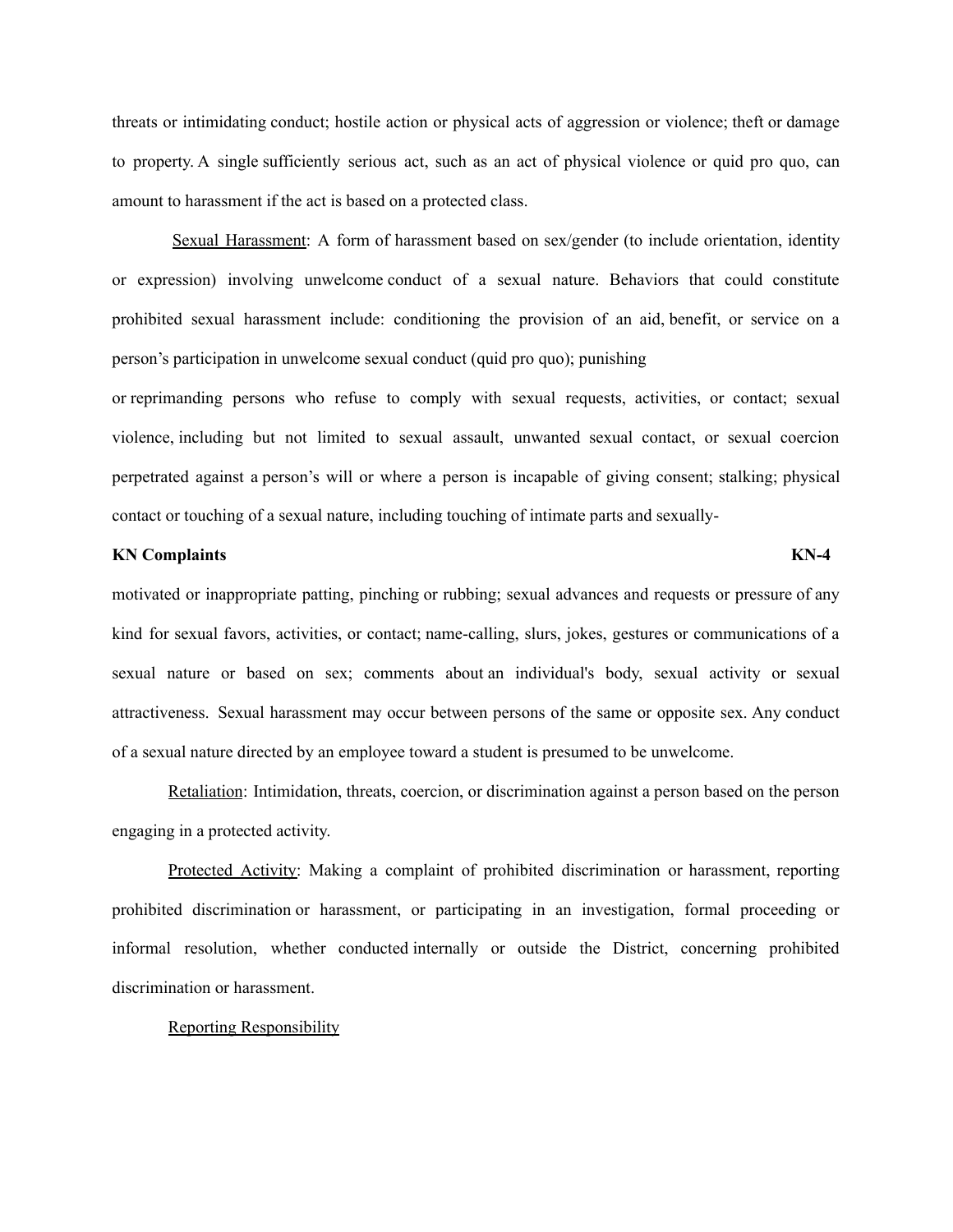All District employees share in the responsibility of preventing and responding to discrimination, harassment, and retaliation. All employees who personally observe conduct that could constitute discrimination, harassment, or retaliation, or who are notified about an allegation of discrimination, harassment, or retaliation, or about conduct or events reasonably suggesting that such conduct has occurred, are required to immediately report the conduct to their immediate supervisor, the Compliance Coordinator or the Superintendent. The Compliance Coordinator will be advised of all formal complaints. Additionally, employees who observe discrimination, harassment, or retaliation

# **KN Complaints KN-5**

are expected to intervene to stop the conduct in situations in which they have supervisory control and it is safe to do so.

Some conduct qualifying as discrimination, harassment, or retaliation, particularly conduct involving physical or sexual violence, may also qualify as child abuse or neglect and/or a crime. Before taking any action related to this policy, an employee should determine whether there is reasonable cause to suspect that child abuse or neglect has occurred, triggering the employee's mandatory reporting obligation under Policy GAAD. The employee also should determine whether they have reason to believe that the conduct constituted the commission of a felony or misdemeanor, involved the possession of a weapon or drugs, or resulted in or was substantially likely to have resulted in serious bodily injury to others, triggering the employee's duty to report the conduct to law enforcement under Policies EBC and JDDB.

If at any point during a complaint investigation an employee has reasonable suspicion that the underlying conduct involved child abuse or neglect, the employee is required to immediately contact the Department for Children and Families (DCF). (See GAAD) If at any point during a complaint investigation an employee has reason to believe that the underlying conduct involved the commission of a crime the employee is required to immediately contact law enforcement officials or ensure that a building principal or district administrator has contacted law enforcement.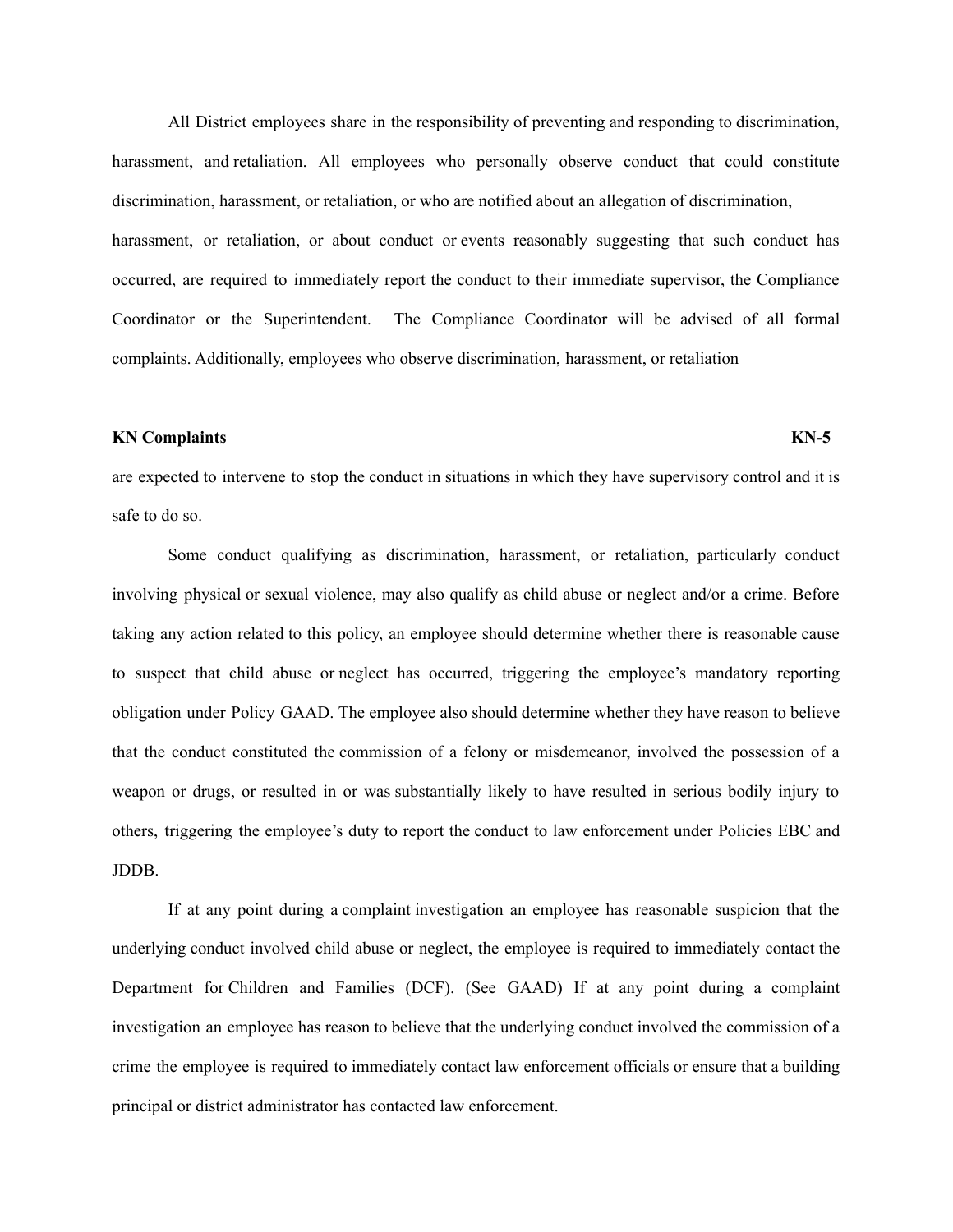District employees who fail to meet these reporting requirements will be subject to discipline, up to and including termination, but in no event will a victim be disciplined for failing to make a report.

# **KN Complaints KN-6**

All students, parents, visitors, community members, contractors, and others should immediately report any conduct that could constitute discrimination, harassment, or retaliation to the Compliance Coordinator, or to any District employee with whom they are comfortable discussing the conduct.

### **Mr Brad Willson, Assistant Superintendent of Schools 17460 W. 199 th Street, Spring Hill, KS 66083 913-592-7200**

### Complaint Process – Definitions

Prohibited Conduct: Discrimination, harassment (including sexual harassment), or retaliation as defined above; aiding, abetting, inciting, compelling, or coercing discrimination, harassment, or retaliatory actions; discrimination, harassment or retaliation against any person because of their association with a person protected from such conduct in accordance with this policy

Complainant: Any person who in participating in or attempting to participate in the District's education or employment programs and/or activities and who is alleged to be the victim of conduct that could constitute prohibited conduct.

Formal Complaint: A document filed by or on behalf of a complainant alleging prohibited conduct, or a document signed by the Compliance Coordinator setting forth a report of alleged prohibited conduct

Where a complainant is unable for any reason to file a complaint, for example due to age or disability, a complaint may be filed by a parent, guardian, or representative on behalf of the complainant.

# **KN Complaints KN-7**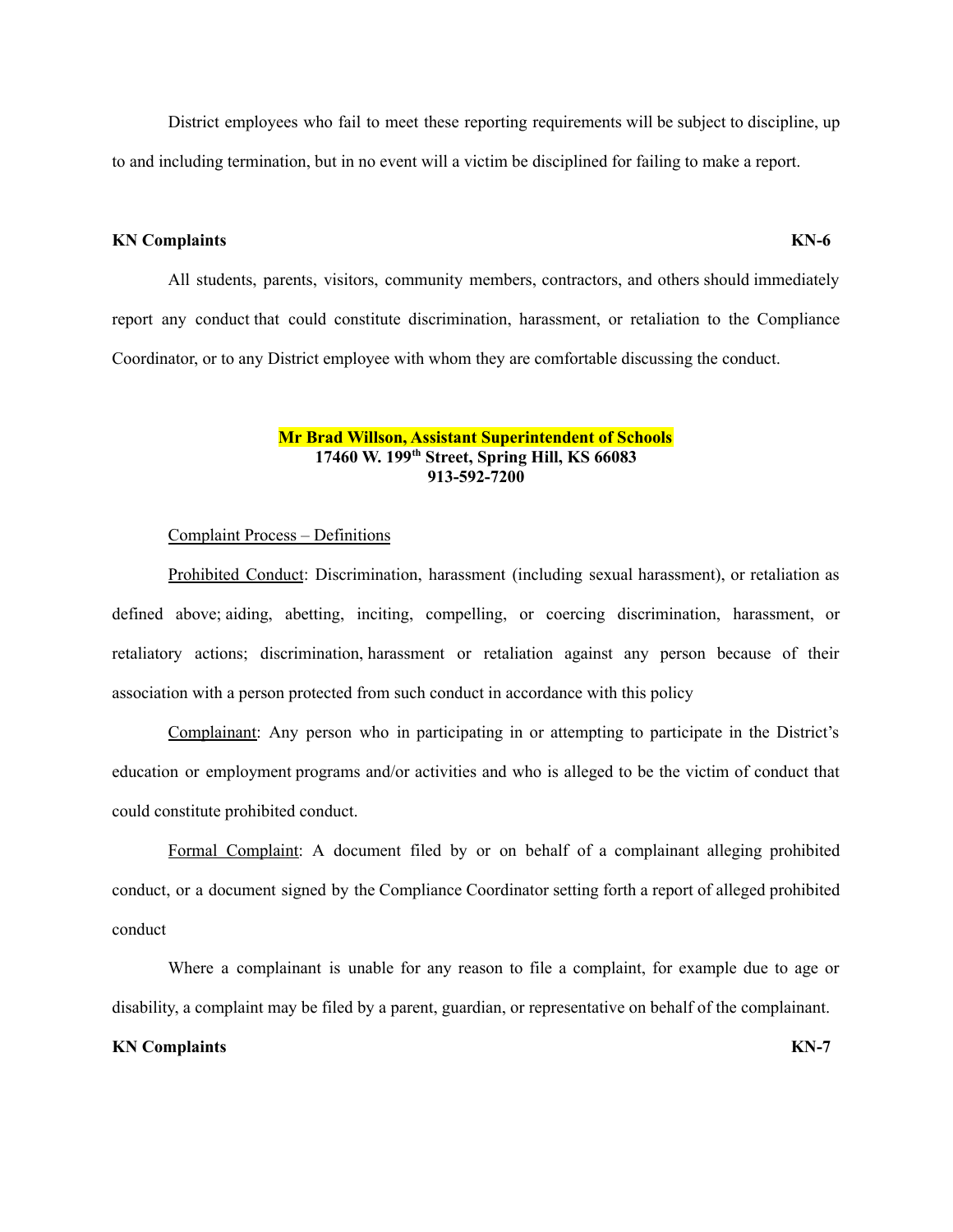Respondent: A person who has been reported to be the perpetrator of conduct that could constitute prohibited conduct

Party/Parties: All complainant(s) and respondent(s) involved in a formal complaint; formal complaints may involve multiple complainants and/or respondents

Supportive Measures: Non-disciplinary, non-punitive, individualized services offered as appropriate, as reasonably available, and without fee or charge to a complainant or respondent before or after the filing of a formal complaint or where no formal complaint has been filed, which are designed to restore or preserve equal access to education or employment programs and/or activities without unreasonably burdening the other party, including measures designed to protect the safety of parties or the educational/work environment or to deter prohibited conduct.

The range of supportive measures for students include, but are not limited to: separating or restricting contact between the parties; altering class schedules, passing periods, or class seating arrangements; offering counseling, social emotional programming or other supportive resources; providing additional supervision or monitoring for a student; placing an employeerespondent on leave during the pendency of an investigation; and assisting with filing criminal charges.

The range of supportive measures for employees include, but are not limited to: separating or restricting contact between the parties; altering duties, work schedules, or work locations; placing an employee/respondent on leave during the pendency of an investigation; and assistance with filing criminal charges.

### **KN Complaints KN-8**

Working Days: Days on which the District's business offices are open.

Investigator: The District administrator designated to investigate a formal complaint.

For formal complaints alleging student-on-student prohibited conduct, the building principal, assistant principal, athletic director, or other administrator will be the designated investigator.

For formal complaints alleging student-on-staff prohibited conduct, a building principal or administrator from a school building that the student does not attend will be the designated investigator.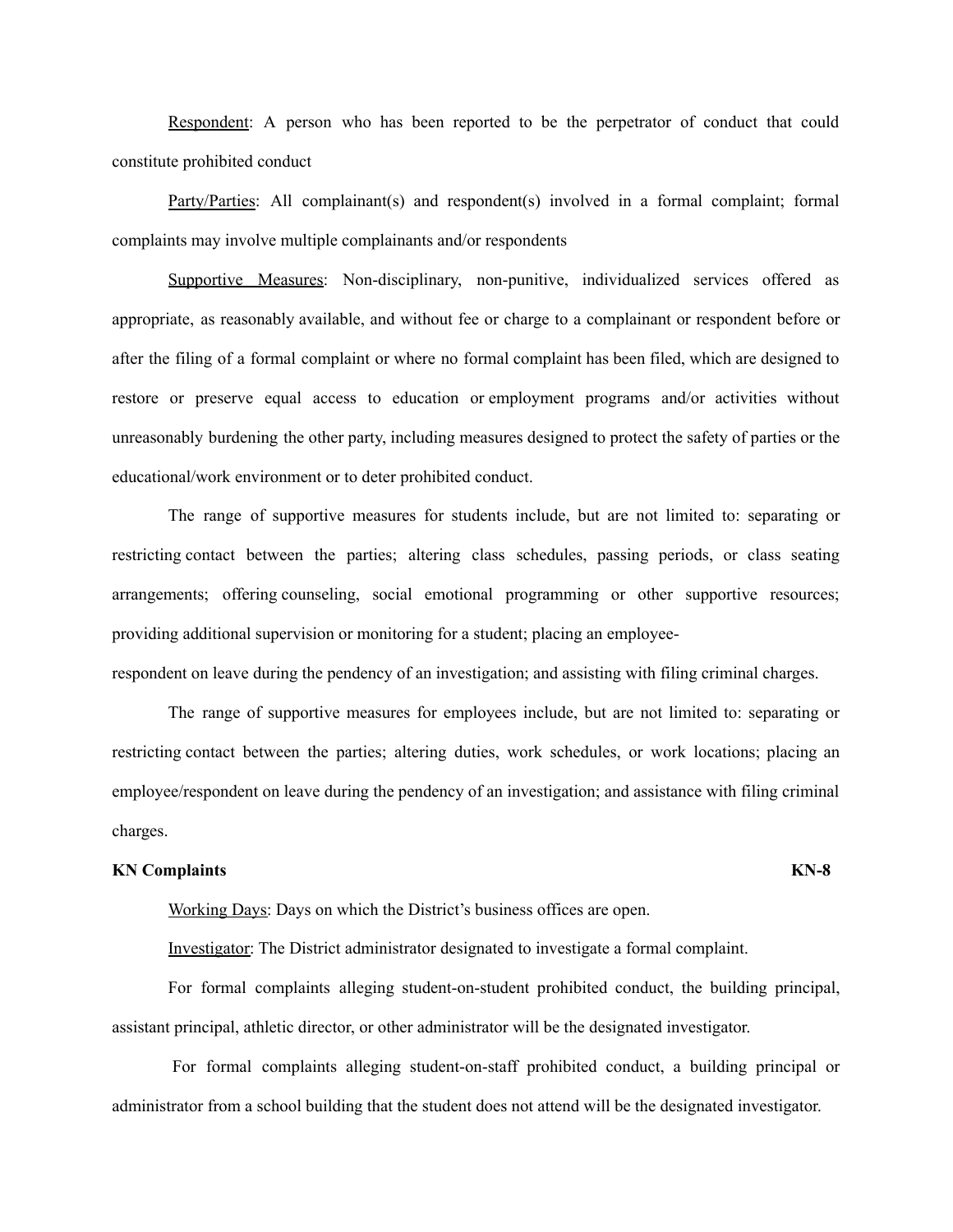For formal complaints alleging staff-on-staff prohibited conduct, staff-on-student prohibited conduct, and all other formal complaints, the Human Resources Director or designee will be the designated investigator.

Decision-Maker: The District administrator designated to issue a decision regarding an investigation conducted into a formal complaint implicating Title IX.

For formal complaints against student-respondents implicating Title IX, the designated decision-maker will be the Superintendent or designee.

For formal complaints against staff-respondents implicating Title IX and all other formal complaints implicating Title IX, the designated decision-maker will be the Superintendent or designee.

Remedy: Prompt, effective, and appropriate action taken to restore or preserve equal access to education or employment programs and/or activities that is taken with the goal of preventing future recurrence of prohibited conduct and redressing the effects of prohibited conduct.

# **KN Complaints KN-9**

Remedies may have educational, restorative, rehabilitative, and/or punitive components. Remedies may include, but are not limited to: the same services provided as supportive measures; follow-up contact with a complainant; disciplinary sanctions or consequences against the respondent; additional training for students and/or employees; and data reviews, assessments, or climate checks to ensure compliance with this policy.

Appeal Officer: The District administrator assigned to issue a decision regarding appeal of an investigation determination

For all formal complaints, the appeal officer will be the Superintendent or designee.

# Complaint Process - Overview

The protections of this policy apply to all students, employees, parents, and visitors to District property or District sponsored activities or events. The District will investigate and address alleged prohibited conduct regardless of where it occurs.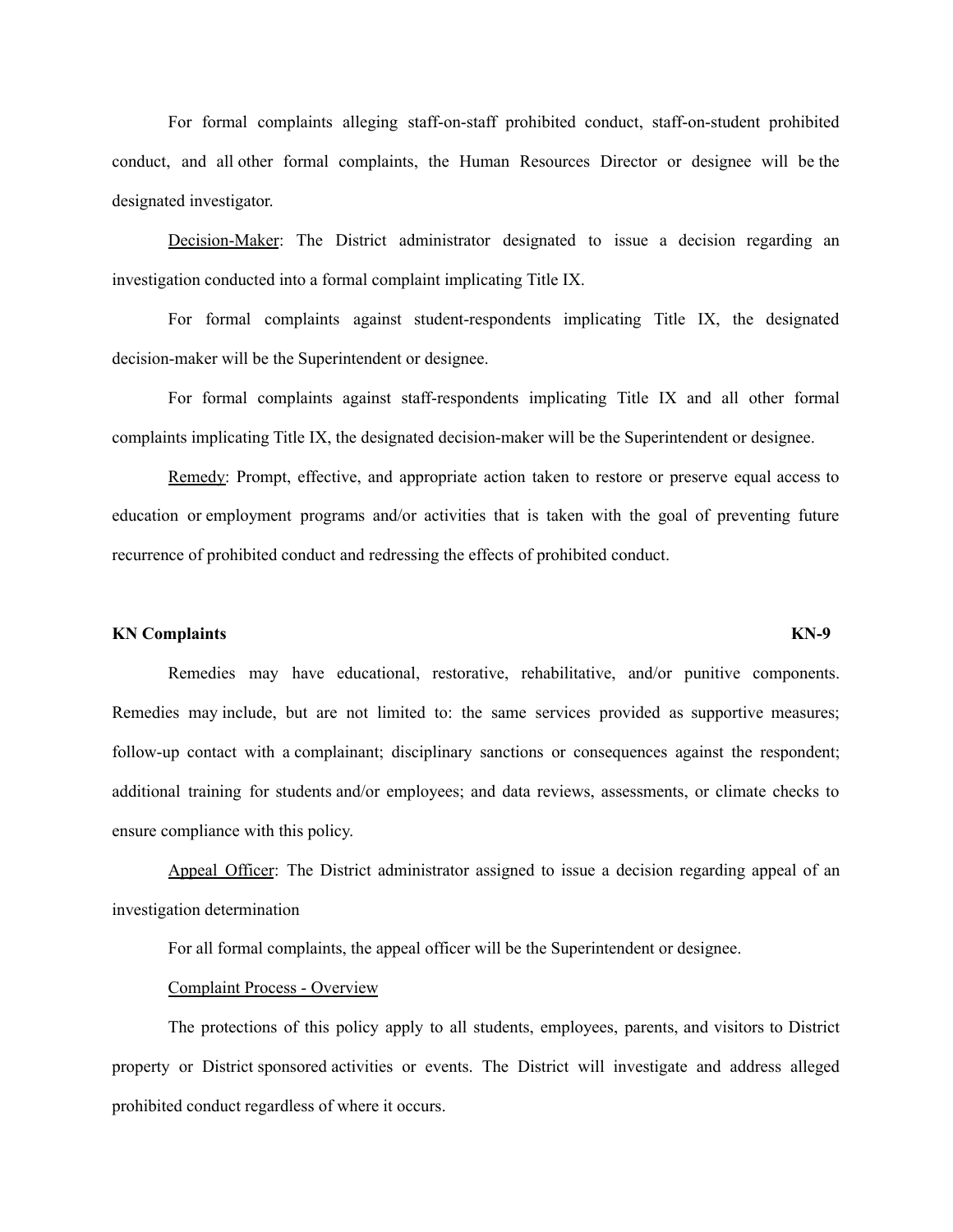When a party is a student under 18 years old, all written notifications provided pursuant to this policy will be directed to the student's parents/guardians.

The complaint process may be temporarily delayed and/or timelines may be extended for good cause with written notice to the parties explaining the reason(s) for the action.

### Effect of Law Enforcement Investigation

When a Compliance Coordinator, investigator, decision-maker, or appeal officer reasonably believes that a law enforcement investigation will commence, they may, but are not required to, temporarily suspend the

# **KN Complaints KN-10**

complaint process and investigative efforts, but will continue supportive measures as appropriate. The internal investigation during a pending law enforcement investigation may continue when appropriate or necessary due to: requirements under state or federal law including student due process rights related to discipline; delay in the law enforcement investigation; and/or exceptional circumstances. As soon as the District becomes aware that the law enforcement investigation has concluded, the complaint process will resume. A finding by law enforcement that no wrongdoing occurred will not determine the outcome of the District's investigation but will be considered along with the other evidence.

In the event that any person involved in an investigation has a concern that the designated investigator, decisionmaker, or appeal officer may have a bias or conflict of interest, or for any other reason, the Compliance Coordinator will evaluate the situation and determine in their sole discretion whether to designate a different internal investigator, decision-maker, or appeal officer. In their sole discretion, the Compliance Coordinator may choose to retain an outside investigator, decision-maker, or appeal officer.

At any time during the complaint process before a determination is reached, the parties may be offered or request an informal resolution process, such as mediation or restorative justice, in lieu of a full investigation and determination, but in no event will informal resolution be facilitated to resolve a complaint of staff-on-student sexual harassment. In order for informal resolution processes to be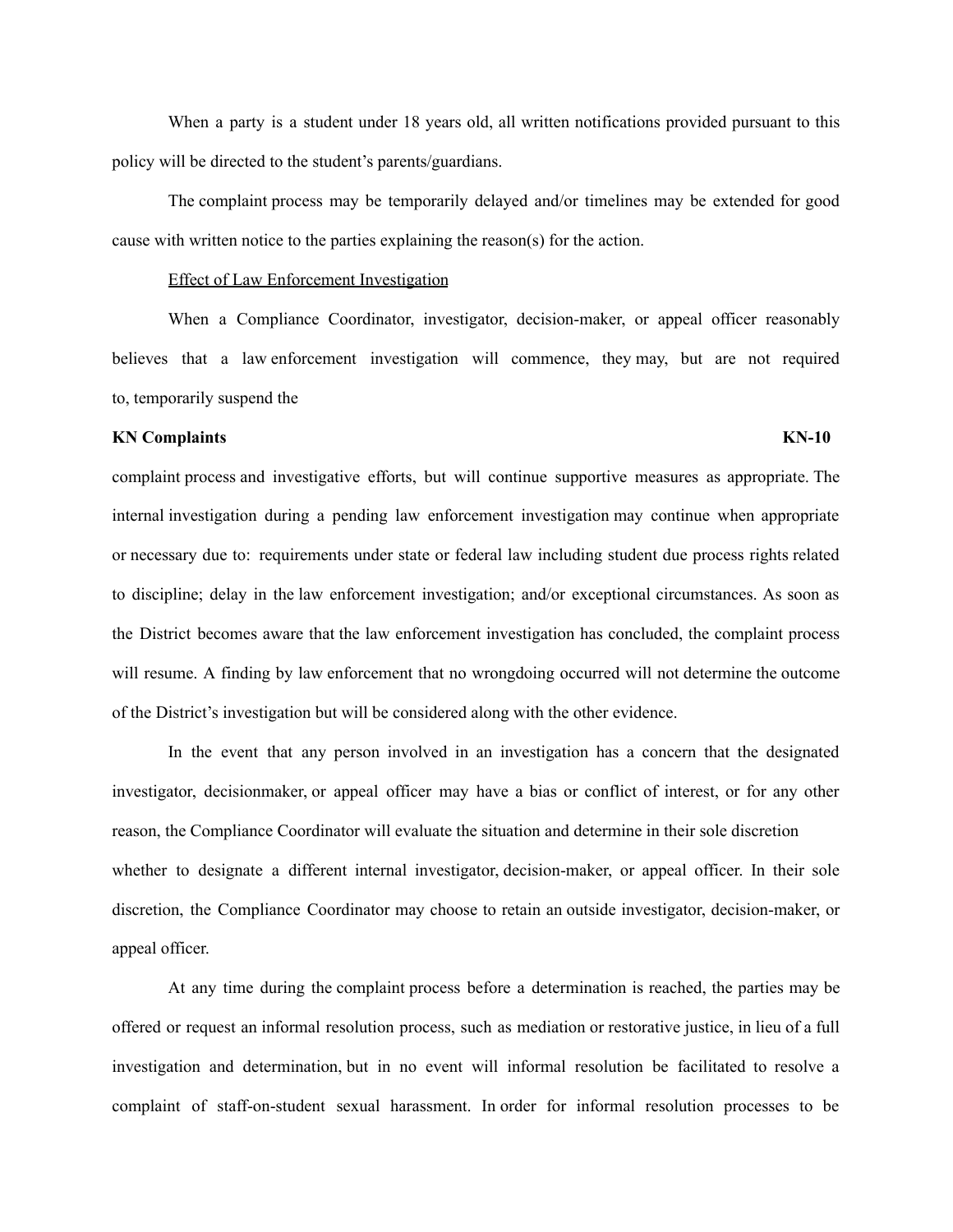implemented, all parties must voluntarily agree in writing. In the event that a resolution is reached during the informal resolution process and agreed to in writing by the parties, then the formal complaint will

### **KN Complaints KN-11**

be dismissed, and the complainant is precluded from filing a second complaint concerning the original allegation, however, patterns of conduct will be considered in subsequent complaints involving the same respondent. At any time prior to agreeing to a resolution, any party may withdraw from the informal resolution process and resume the complaint process.

At any time, whether or not a complainant files a formal complaint under this policy, a complainant may file a complaint with the U.S. Department of Education Office for Civil Rights (OCR), the U.S. Equal Employment Opportunity Commission (EEOC), the U.S. Department of Agriculture (USDA) Office of the Assistant Secretary for Civil Rights, the U.S. Department of Justice, the Kansas Human Rights Commission (KHRC), DCF, law enforcement and/or any other appropriate agency. To the extent permitted by law, the District will investigate all formal complaints, even if an outside agency or law enforcement is also investigating a complaint arising from the same circumstances.

In determining whether prohibited conduct occurred, an objective evaluation of all relevant evidence will be made and the following will be considered: the surrounding circumstances; the nature of the conduct; the relationships between the parties involved; past incidents; and the context in which the alleged incidents occurred. Investigations begin with presumptions that the respondent did not engage in any prohibited conduct, and that the complainant is credible. A determination that this policy has been violated and credibility determinations will only be made at the conclusion of an investigation. In no event will past sexual behavior of a complainant be considered, except in the limited circumstance where the evidence is offered to

### **KN Complaints KN-12**

prove consent or that someone other than the respondent committed the alleged misconduct.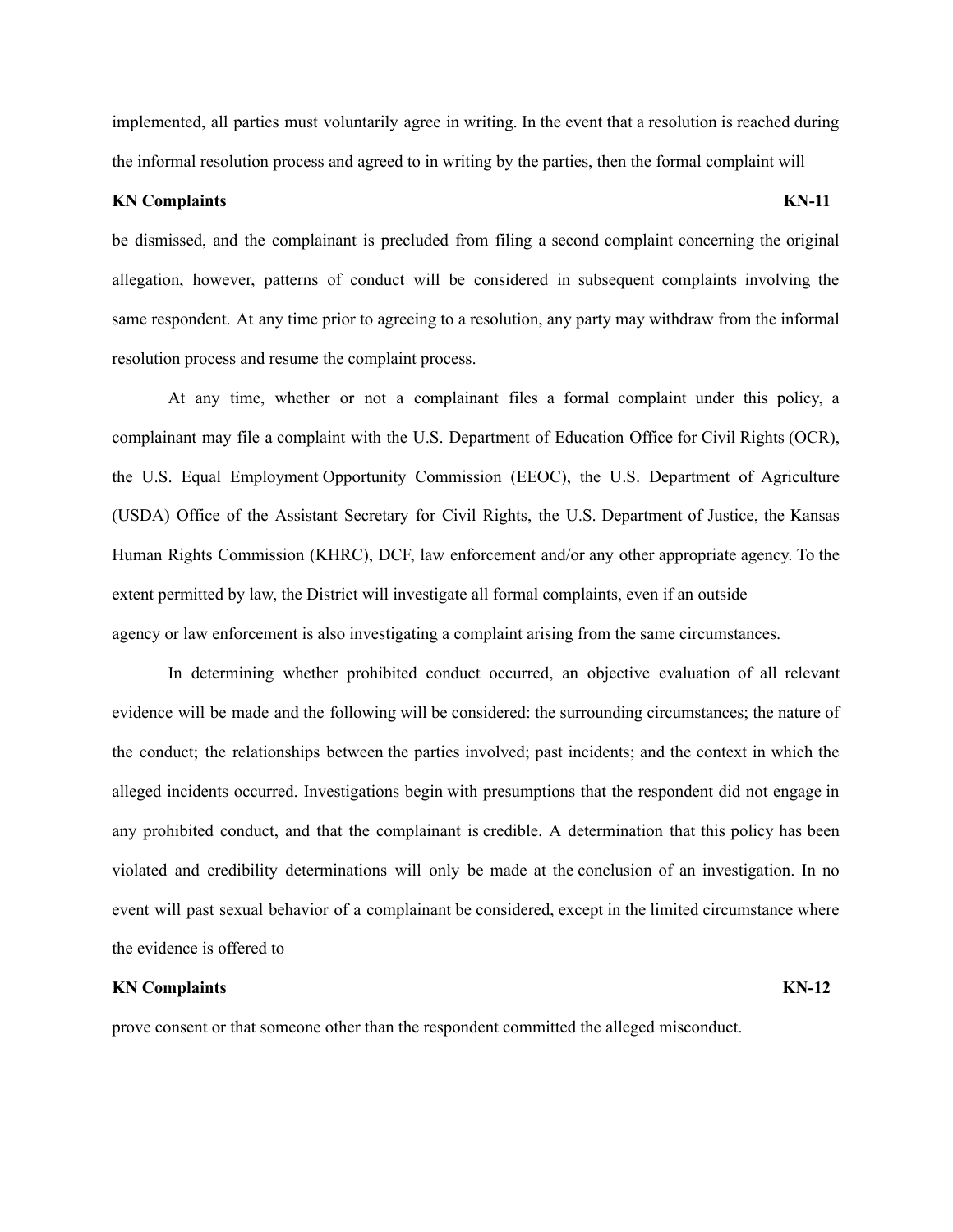If, at the conclusion of an investigation, a determination is made that prohibited conduct occurred, the District will institute appropriate remedies, including appropriate disciplinary sanctions or consequences against the respondent.

Students who violate this policy will be subject to discipline, which may include detention, loss of a privilege, parent and/or student conference, an alternative disposition agreement, in-school suspension, out-of-school suspension with or without probation, and expulsion with or without probation. Students are subject to discipline for prohibited conduct that occurs off District property or outside of a District-sponsored activity or event if the

conduct interferes with a student's educational opportunities, or substantially disrupts the orderly operations of the District, a school, a classroom, or a District-sponsored activity or event.

Employees who violate this policy will be subject to discipline, which may include a conference, written reprimand, required training or other measures, reassignment, unpaid leave, and termination.

Parents, visitors, community members, contractors or others who violate this policy may be prohibited from District property or otherwise restricted while on District property.

Students, employees, and others will not be disciplined for speech in circumstances where it is protected by law, but other non-disciplinary remedies may be instituted to address prohibited conduct.

### **KN Complaints KN-13**

## Complaint Process - Steps

1. Compliance Coordinator or Designee Offers Supportive Measures

Upon receiving notice of conduct that could constitute prohibited conduct, the Compliance Coordinator or designee will promptly contact the complainant in a confidential manner to discuss the availability of supportive measures and to explain the process for filing a formal complaint.

2. Filing a Formal Complaint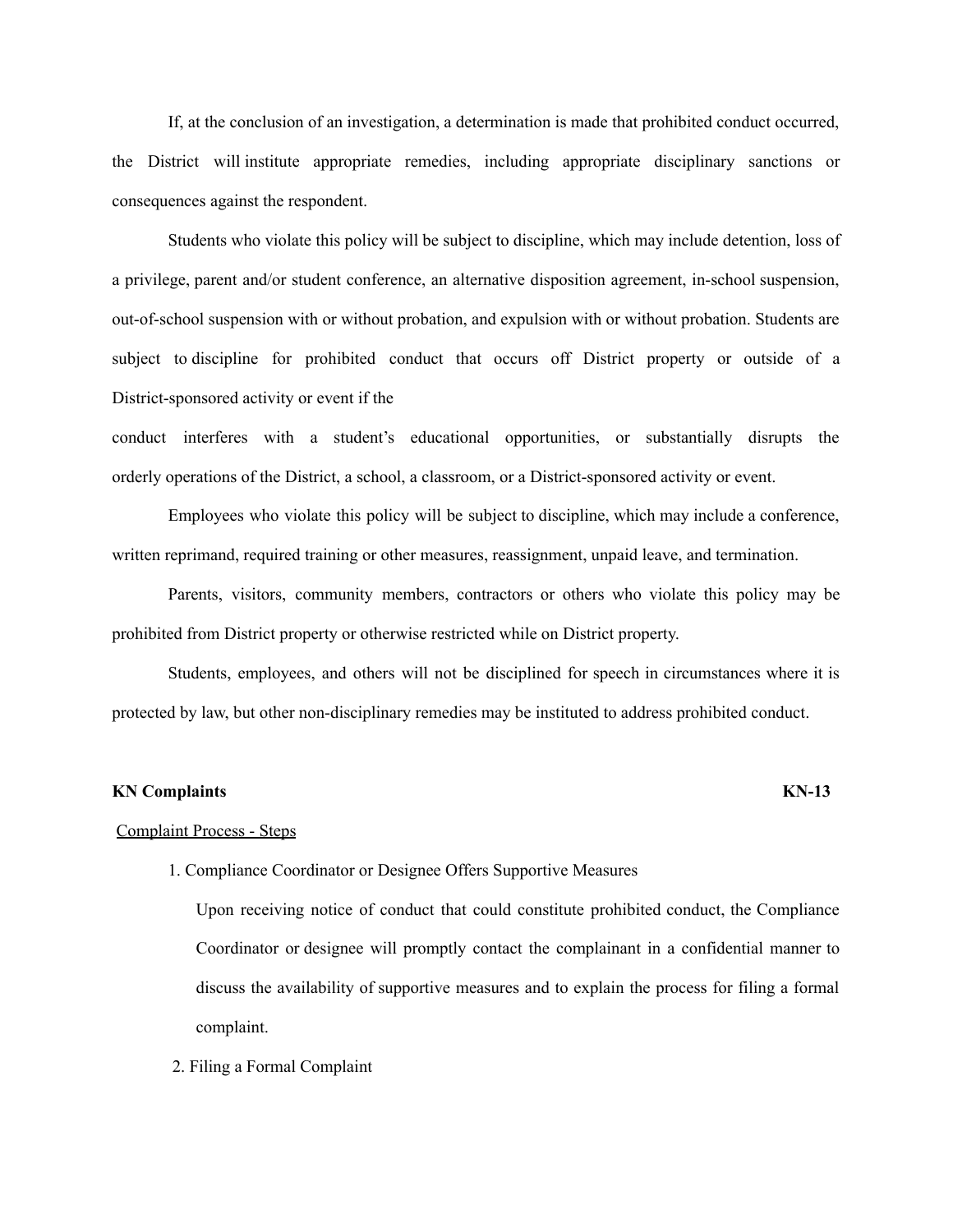A complainant may file a formal complaint by submitting the complaint in person, by mail, by telephone, or by e-mail to the Compliance Coordinator or designee. If a verbal report of prohibited conduct is made, the complainant will be asked to submit a written

complaint. If a complainant refuses or is unable to submit a written complaint, the Compliance Coordinator or other District employee to whom the report was made will summarize the verbal complaint in writing and sign the summary.

If a complainant does not file a formal complaint, the Compliance Coordinator in their sole discretion may sign a formal complaint and initiate the complaint process. The Compliance Coordinator will initiate the complaint process over the wishes of the complainant only where such action is not clearly unreasonable in light of the known circumstances.

A complaint should be filed immediately after alleged prohibited conduct occurs and as soon as possible in order to ensure the best possible investigation. Delay in filing can result in an impaired

## **KN Complaints KN-14**

investigation due to lack of sufficient evidence and a compromised ability to rely on recollections of parties and witnesses.

3. Investigation by Designated Investigator

The designated investigator will interview the complainant, witnesses, and the respondent and review relevant records. District employees and students are required to fully participate in investigations, but in no event will a complainant be subjected to any disciplinary sanctions or consequences for refusing or failing to participate.

Within 30 working days of receiving the formal complaint, the investigator will conclude the investigation and create a report that summarizes the relevant evidence. For all complaints other than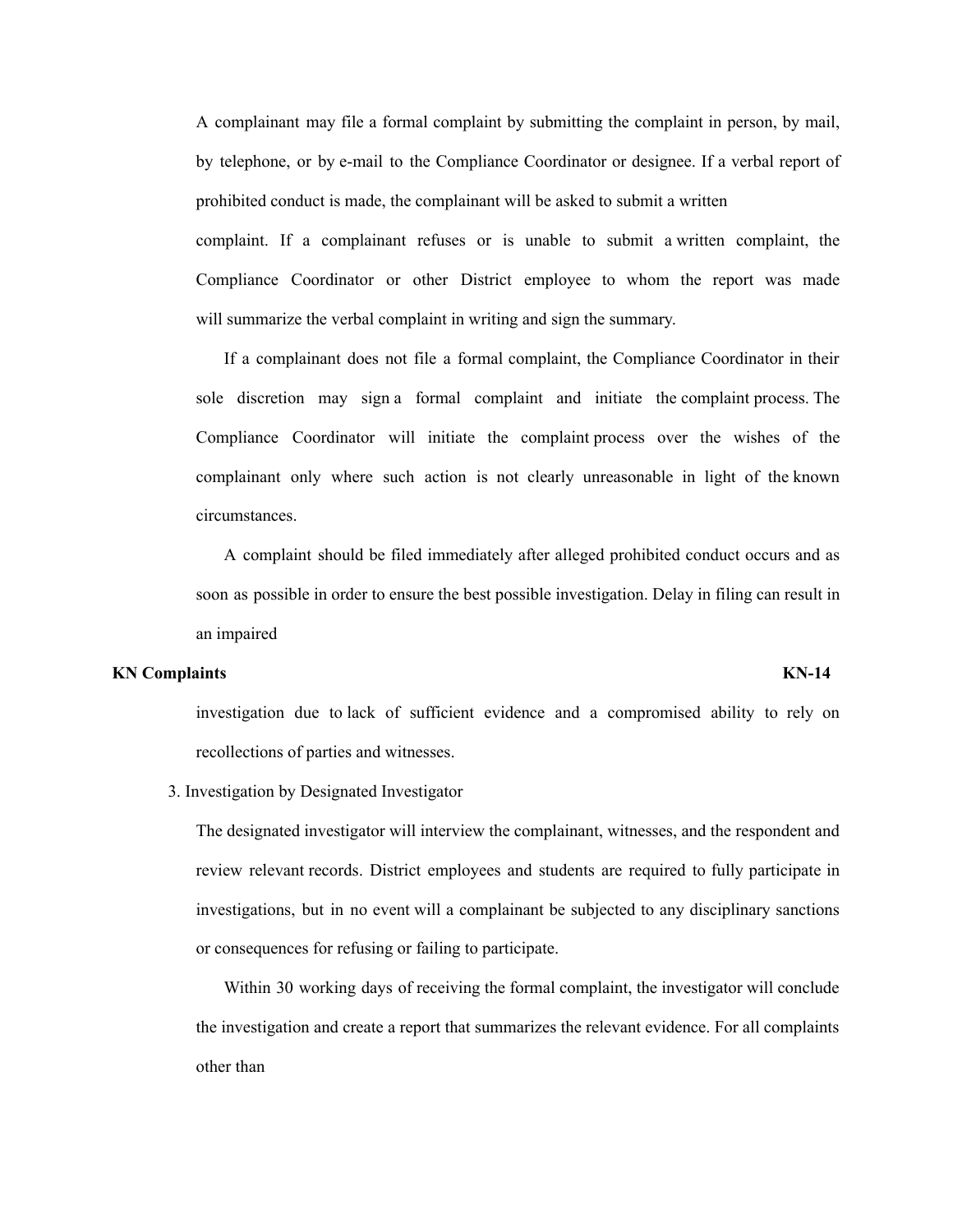complaints implicating Title IX: (a) the report also will include the investigator's determination as to whether the preponderance of the evidence shows that this policy was violated; (b) the investigator will give written notice to the parties of the investigator's determination; and (c) the investigator's determination is final, unless a timely appeal is filed.

3a. Additional Investigation Steps for Formal Complaints Implicating

Title IX

Upon receiving a formal complaint and before beginning their investigation, the designated investigator will send written notice to the parties of the allegations, including the identities of the parties involved, the alleged prohibited conduct, and the date and location of the alleged incident. Within 20 working days of receiving the formal complaint, the investigator will gather all relevant evidence and, as

# **KN Complaints KN-15**

appropriate, provide the parties with copies of the evidence gathered. The parties will have 10 working days to inspect, review, and respond to the evidence.

Once the investigator's report summarizing the relevant evidence is completed, the investigator simultaneously will send the report to: (a) parties for their review and written response; and (b) the decision-maker. The parties will have 10 working days to submit a response to the investigator's report, including proposed relevant questions for the decision-maker to ask the other party and/or any witnesses. In

their sole discretion, the decision-maker may re-interview parties and/or witnesses to ask follow-up questions.

The decision-maker will review the investigation, including any of the following steps: review of the evidence gathered and investigation report, re-interviewing a party or witness, and gathering additional evidence if deemed necessary.

No later than 20 working days after receipt of the investigator's report, the decision-maker simultaneously will issue to the parties a written determination as to whether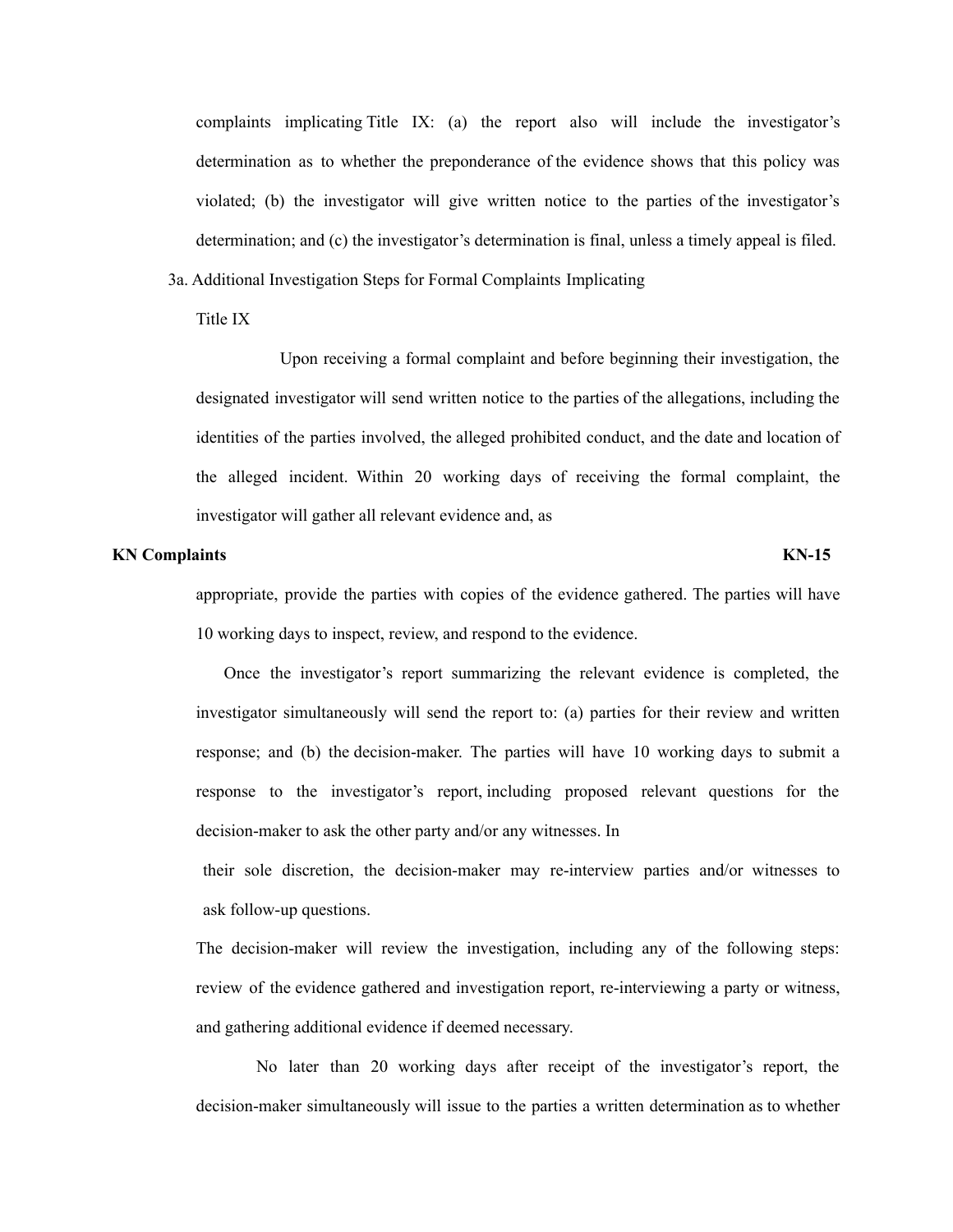the preponderance of the evidence shows that this policy was violated. The written determination to each party will include the following information as appropriate: identification of the allegations, a description of the procedural steps taken, findings of fact, conclusion regarding application of the student discipline code or policies/procedures applicable to employees to the facts, a concise statement of the rationale supporting the conclusion on each allegation, any disciplinary sanctions imposed on the

# **KN Complaints KN-16**

respondent, what remedies will be instituted, and notice of the appeal procedure. The decision-maker's determination is final, unless a timely appeal is filed.

4. Appeal

No later than 20 working days after the issuance of a determination, a party may appeal the determination due to the

following reasons only: procedural irregularity that affected the determination, new evidence that was not reasonably available at the time the determination was made, or conflict of interest or bias on behalf of the Compliance Coordinator, investigator, or decision-maker.

Upon receipt of appeal, the appeal officer will issue written confirmation to the parties that the appeal was received. In their sole discretion, the appeal officer's review of the investigation may include any of the following steps: review of the evidence gathered and written reports and determinations, re-interviewing a party or witness, and gathering additional evidence if deemed necessary. No later than 20 working days after receiving notice of the appeal, the appeal officer simultaneously will issue to the parties a written decision describing the result of the appeal and a concise rationale for the result. The appeal officer's decision is final.

# Confidentiality and Retention of Investigation Information and Records

Except as necessary to complete a thorough and effective investigation and complaint process under this policy and as required by law or Board policy, the identity of complainants, respondents, and witnesses, information related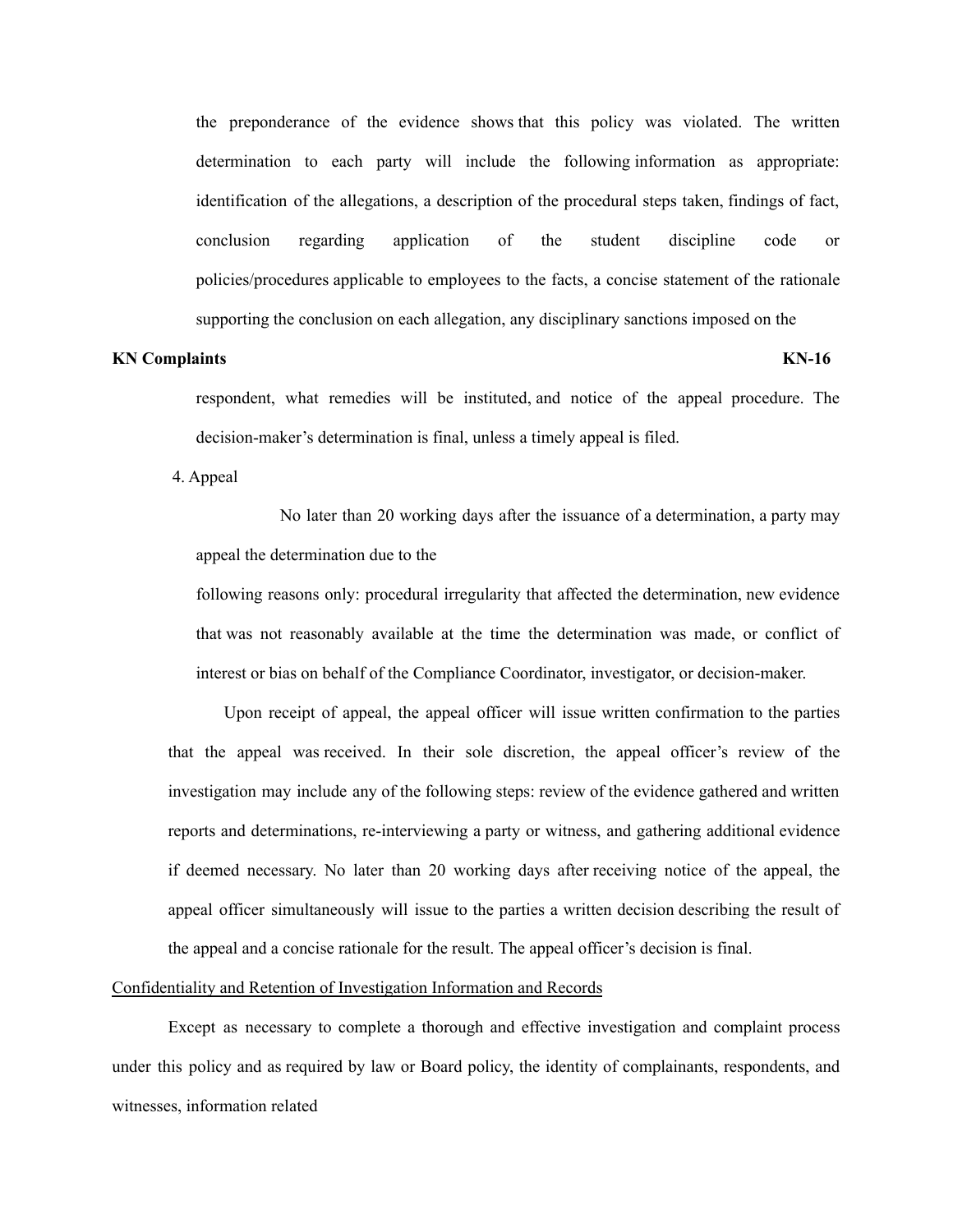### **KN Complaints KN-17**

to investigations, evidence gathered, and records created during investigations will be maintained in strict confidence.

In implementing this policy, the District will comply with state and federal laws regarding the confidentiality of student and employee records.

Information and records regarding any disciplinary sanctions imposed on an employee or student will be maintained and disclosed in the same manner as any other disciplinary record.

The Compliance Coordinator will retain investigation files for a time period of no less than 10 years, and investigation determination notices will be permanently retained in individual employee and student files. Where a charge or civil action alleging discrimination, harassment, or retaliation has been filed, all relevant records will be retained until final disposition of the matter.

# Complaints About Policy

The superintendent shall report any unresolved complaint about policies to the board at the next regularly scheduled board meeting.

# Complaints About Curriculum (See IF)

The superintendent shall report a failure to resolve any complaint about curriculum to the board at the next regularly scheduled board meeting.

# Complaints About Instructional Materials

The building principal shall report any unresolved complaint about instructional materials to the superintendent immediately after receiving the complaint.

### **KN Complaints KN-18**